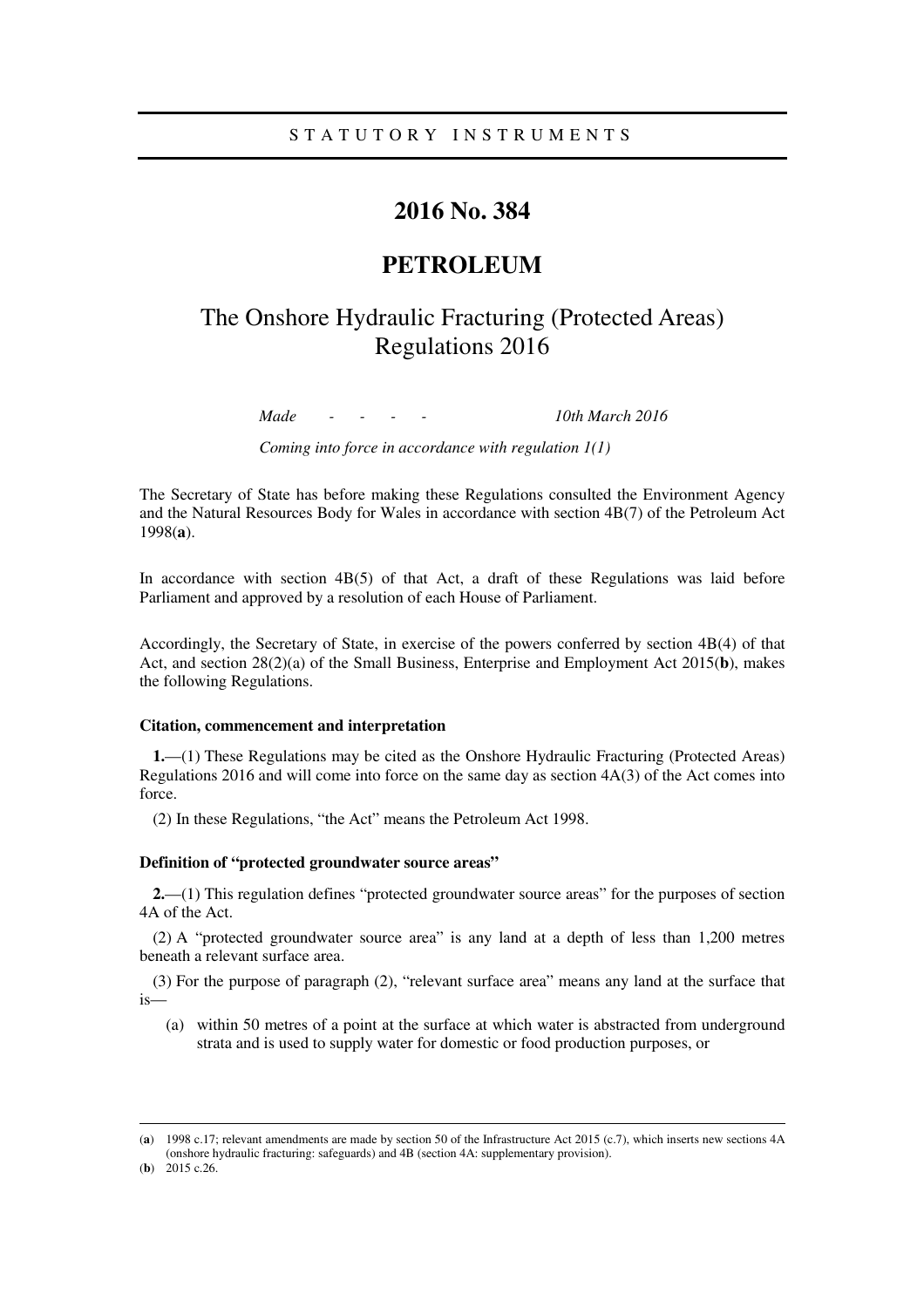(b) within or above a zone defined by a 50-day travel time for groundwater to reach a groundwater abstraction point that is used to supply water for domestic or food production purposes.

(4) In this regulation, "groundwater" has the same meaning as in the Environmental Permitting (England and Wales) Regulations 2010(**a**) (see regulation 2(1) of those Regulations).

### **Definition of "other protected areas"**

**3.**—(1) This regulation defines "other protected areas" for the purposes of section 4A of the Act.

- (2) "Other protected areas" are areas of land at a depth of less than 1,200 metres beneath—
	- (a) a National Park;
	- (b) the Broads;
	- (c) an area of outstanding natural beauty; or
	- (d) a World Heritage site.
- (3) In this regulation—

"National Park" has the same meaning as in the National Parks and Access to the Countryside Act 1949(**b**);

"the Broads" has the same meaning as in the Norfolk and Suffolk Broads Act 1988(**c**);

"area of outstanding natural beauty" has the same meaning as in Part 4 of the Countryside and Rights of Way Act 2000(**d**); and

"World Heritage site" means a property appearing on the World Heritage List kept under article 11(2) of the UNESCO Convention for the Protection of the World Cultural and Natural Heritage adopted at Paris on 16th November 1972(**e**).

#### **Review**

**4.**—(1) The Secretary of State must from time to time—

- (a) carry out a review of these Regulations; and
- (b) publish a report setting out the conclusions of the review.

(2) The report must, in particular—

- (a) set out the objectives intended to be achieved by these Regulations;
- (b) assess the extent to which those objectives are achieved;
- (c) assess whether those objectives remain appropriate; and
- (d) if those objectives remain appropriate, assess the extent to which they could be achieved in another way which involves less onerous regulatory provision.

(3) The first report must be published before the end of the period of 5 years beginning with the date on which these regulations come into force.

(4) Subsequent reports must be published at intervals not exceeding 5 years.

(5) In this regulation, "regulatory provision" has the same meaning as in Part 2 of the Small Business, Enterprise and Employment Act 2015.

*Andrea Leadsom*  Minister of State 10th March 2016 Department of Energy and Climate Change

(**c**) 1988 c.4.

<u>.</u>

<sup>(</sup>**a**) S.I. 2010/675.

<sup>(</sup>**b**) 1949 c.97; relevant amendments are made by Part 3 of the Environment Act 1995 (c.25).

<sup>(</sup>**d**) 2000 c.37; relevant amendments are made to section 82 by the Natural Environment and Rural Communities Act 2006 (c.16).

<sup>(</sup>**e**) See http://whc.unesco.org/en/list.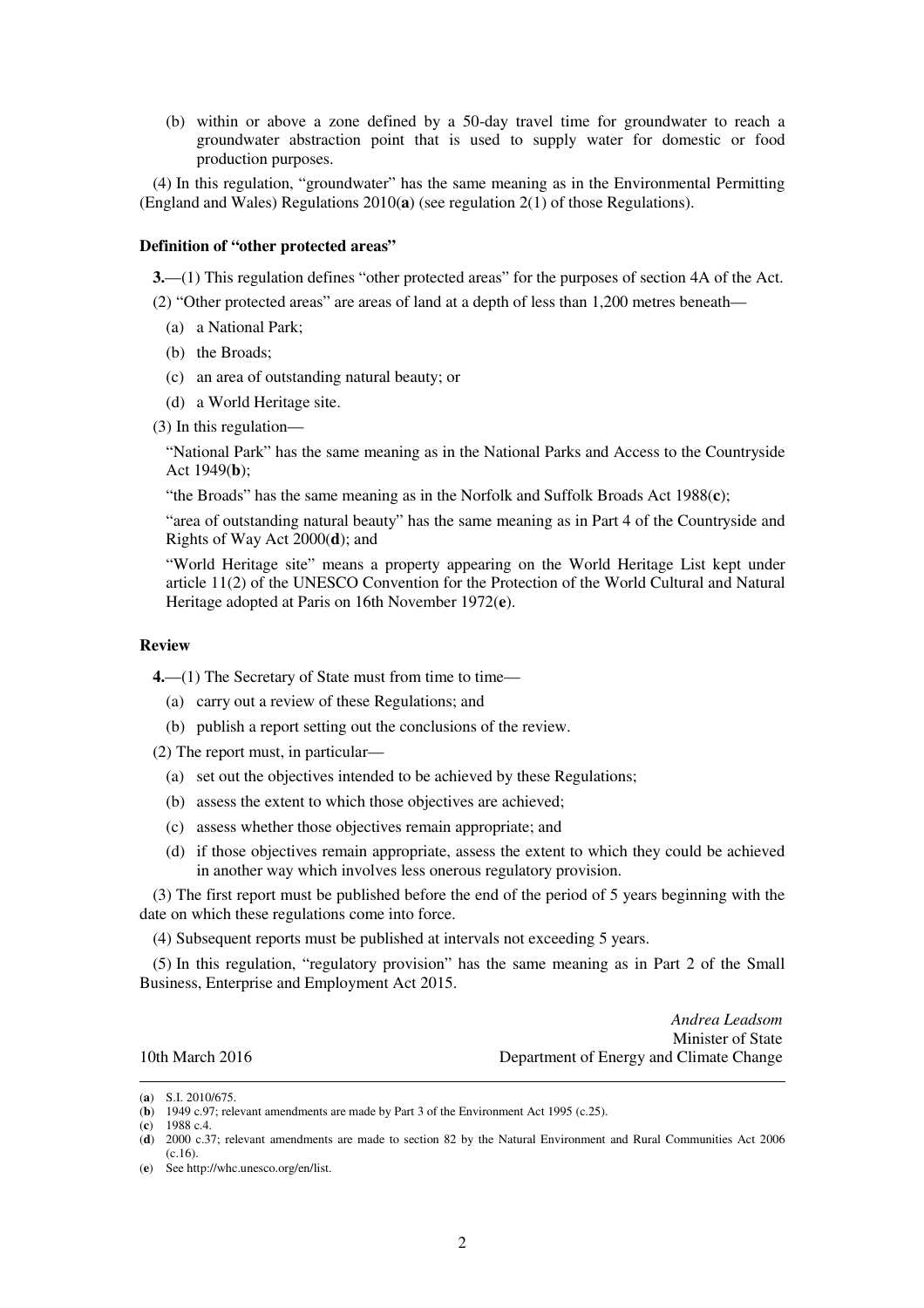#### **EXPLANATORY NOTE**

#### *(This note is not part of the Regulations)*

These Regulations define the terms "protected groundwater source areas" and "other protected areas" for the purposes of section 4A of the Petroleum Act 1998 (c. 17) (the "1998 Act").

Sections 4A and 4B of the 1998 Act are inserted by the Infrastructure Act 2015 (c.7) and set out certain requirements and safeguards in relation to onshore hydraulic fracturing in England and Wales. Column one of the table in section 4A sets out conditions which must be met before the Secretary of State may issue a hydraulic fracturing consent. Specifically, conditions 5 and 6 provide that associated hydraulic fracturing is not to take place in "protected groundwater source areas" or "other protected areas".

Regulation 2 contains the definition of "protected groundwater source areas".

Regulation 3 contains the definition of "other protected areas".

These Regulations contain a review provision as required by Part 2 of the Small Business, Enterprise and Employment Act 2015 (c.26).

A full impact assessment of the effect that this instrument will have on the costs of business and the voluntary sector is available from the Department of Energy and Climate Change at 3 Whitehall Place, London, SW1A 2AW and is published with the Explanatory Memorandum alongside this instrument on www.legislation.gov.uk.

<sup>©</sup> Crown copyright 2016

Printed and published in the UK by The Stationery Office Limited under the authority and superintendence of Carol Tullo, Controller of Her Majesty's Stationery Office and Queen's Printer of Acts of Parliament.